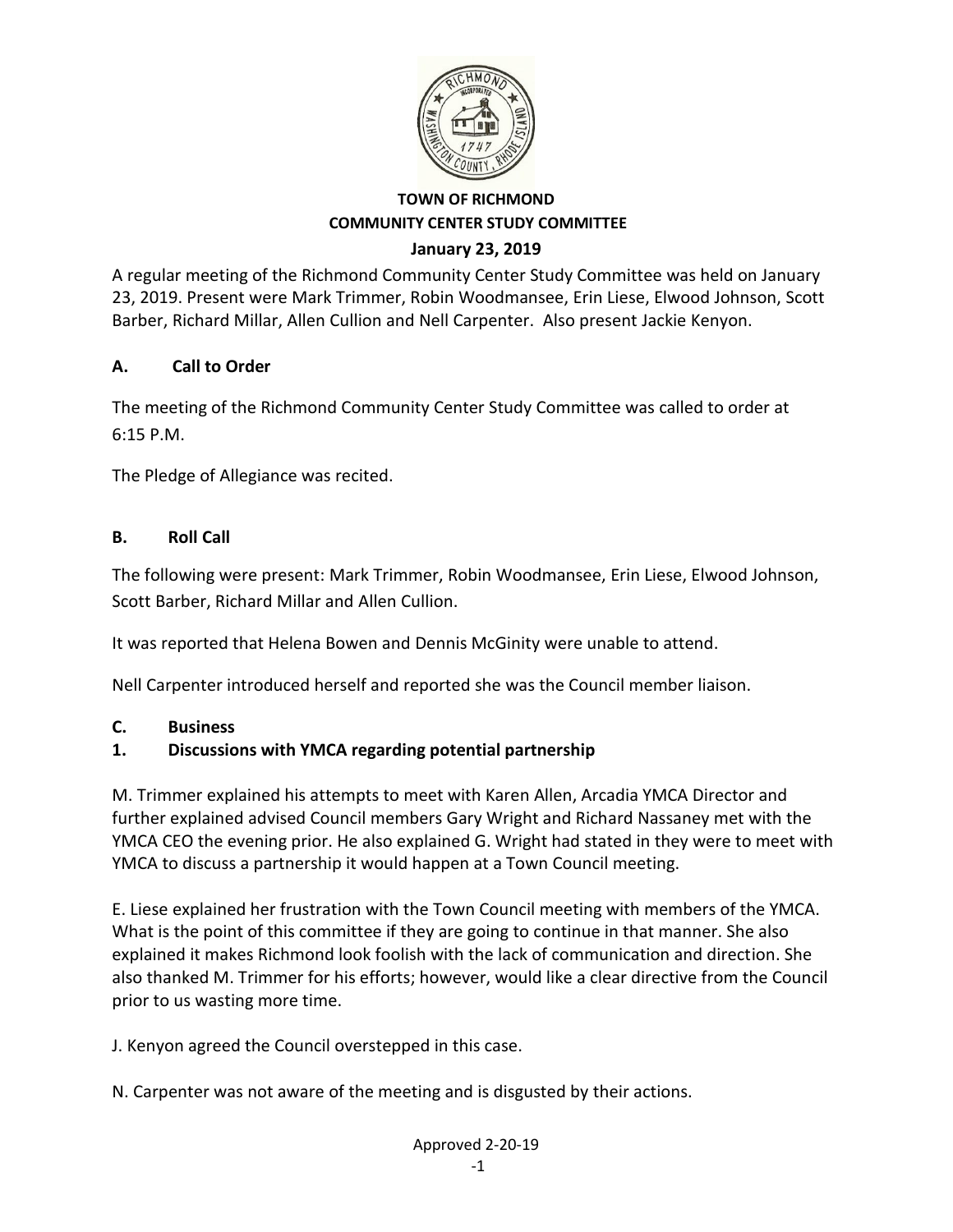

N. Carpenter explained the minutes and previous efforts of the Richmond Needs Assessment Committee.

Discussion ensued on the Councilmembers meeting with representatives of YMCA.

M. Trimmer expressed frustration with duplication of efforts.

R. Woodmansee questioned who was going to meet with the representatives of the YMCA.

A. Cullion stated this needs to be accelerated and needs of Richmond need to be determined.

S. Barber stated that is why he feels strongly the committee determine needs and size of the building.

N. Carpenter stated she will bring the concerns to the Council and clarify the committee's efforts.

## **2. Discussion and Vote on minutes of January 10, 2019**

A. Cullion moved to accept the minutes of the January 10, 2019 meeting. E. Johnson seconded. VOTED: Trimmer- aye, Woodmansee ‐ aye, Liese‐ aye, Johnson ‐ aye, Barber –aye, Millar –aye, Cullion –aye

#### **3. Discussion and review of community centers in Rhode Island**

E. Liese reviewed the plans received from West Greenwich and Glochester. North Kingstown and South Kingstown plans will be provided at nest meeting.

E. Liese discussed concern of a kitchen such as cost, and licensing and management.

S. Barber advised on the kitchen in the Fire Station and the protocol for groups using that space and that a Food Safety Manger is needed.

E. Johnson explained the layout of the Glochester Community Center.

Discussion ensued on Summer Recreation Program.

S. Barber questioned how many participated in the Summer Recreation Program.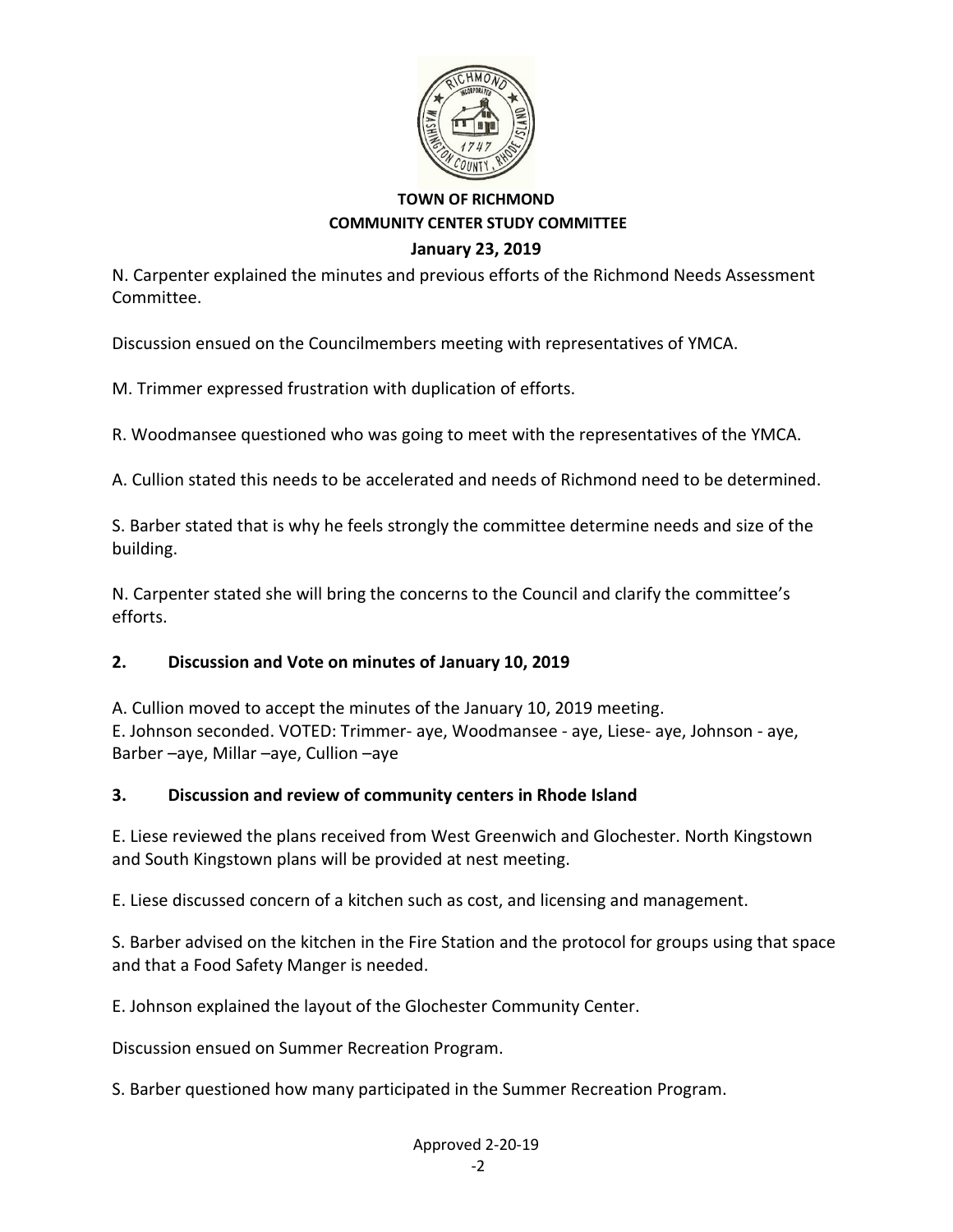

N. Carpenter stated when she was director it was about 85.

R. Woodmansee advised she thought it was around 105 now, but could reach out to S. Lambert on the current enrollment.

R. Woodmansee commented on the South Kingstown Recreation Center.

#### **4. Discussion and vote on site visit dates**

E. Johnson stated we should visit sites during the day.

M.Trimmer discussed setting up a site visit of cycle brothers.

E. Johnson stated concern on investment with a leased property.

N. Carpenter reviewed the previous offer of the YMCA where the town would provide 80% of funding and they had a minimum need of 5 acres.

E. Johnson stated we will not know the offer until we meet with the YMCA.

R. Millar recommended visiting Smithfield Community Center.

The following dates were approved for site visits and meeting dates: February 6- 8:30 A.M. at Cycle Brothers; February 7- 9 A.M. at West Greenwich Community Center; February 7- 6 PM Evening Meeting in Richmond **CANCELED;** February 13- 9 AM at North Kingstown Community Center, followed by South Kingstown Recreation and February 20- 6 PM at Richmond Town Hall upstairs meeting room.

#### **5. Discussion on potential community needs regarding space and use**

Discussion ensued on rooms needed.

S. Barber stated you need a multi-use room.

M. Trimmer stated the meeting room should be basketball court size and advised on a community church.

Carpenter suggested spending the previously approved \$20,000 to perform a feasibility study.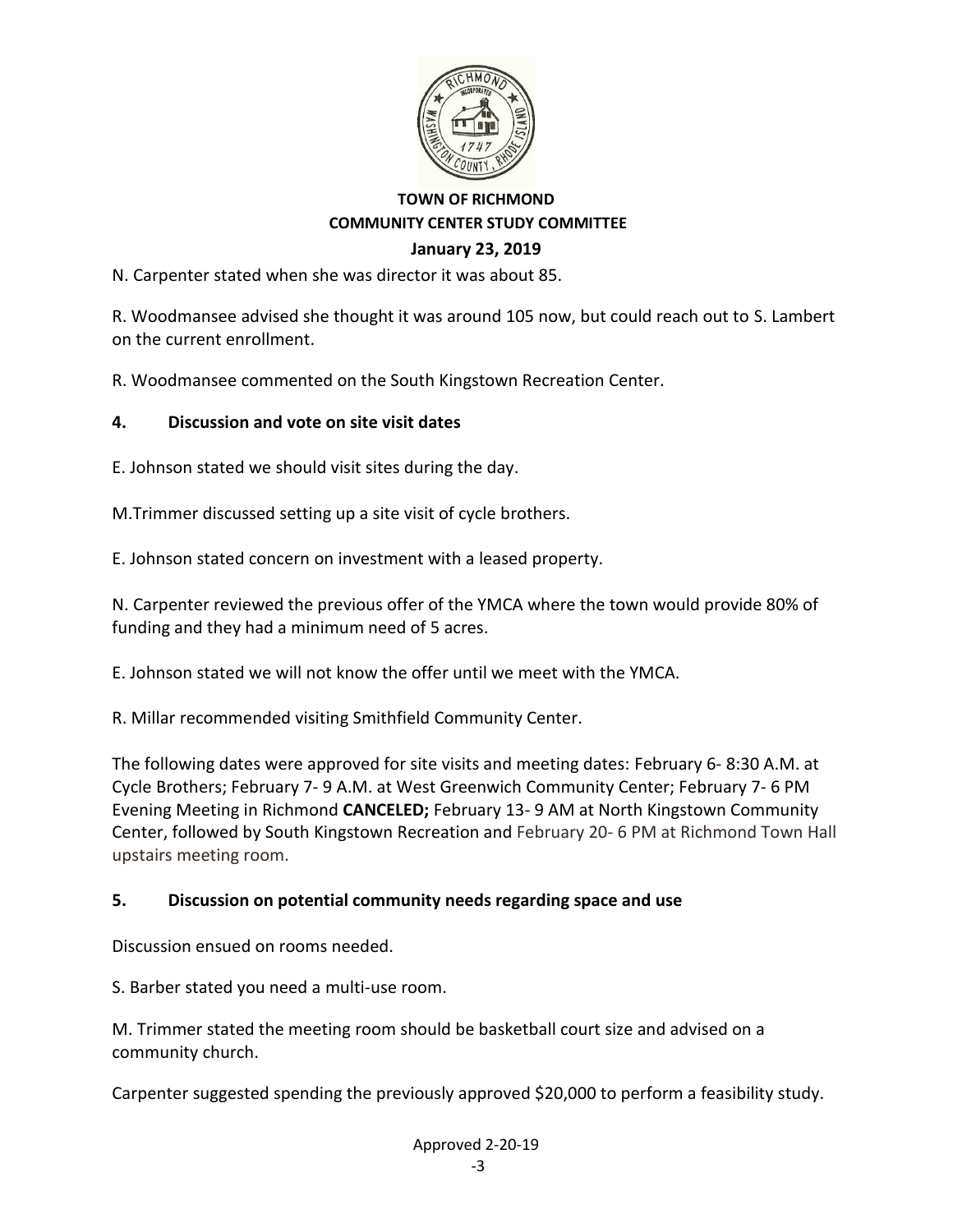

A. Cullion stated concern with doing another survey as the previous study was not implemented.

Discussion ensued on the previous committee and it would be beneficial to review the report of the committee.

It was noted R. Woodmansee would reach out to Town Administrator Pinch to receive a copy of the report.

A. Cullion stated a size of the building needs to be determined.

- S. Barber suggested reaching out to the users of the spaces to determine their needs.
- R. Woodmansee stated she would create a survey to determine the needs of the civic groups.

E. Johnson recommended the template of the survey be 1-5 of importance.

#### **6. Discussion on potential funding sources**

- E. Johnson reported on a grant available for communities under 20,0000.
- M. Trimmer reported on a grant.

Discussion ensued on Champlin Foundation.

E. Liese suggested setting up a meeting with The Preserve to see if they are a potential partner.

N. Carpenter stated she would like to add an item to the Town Council Agenda regarding a feasibility study.

Discussion ensued on feasibility study.

#### **D. Public Forum**

No public comment.